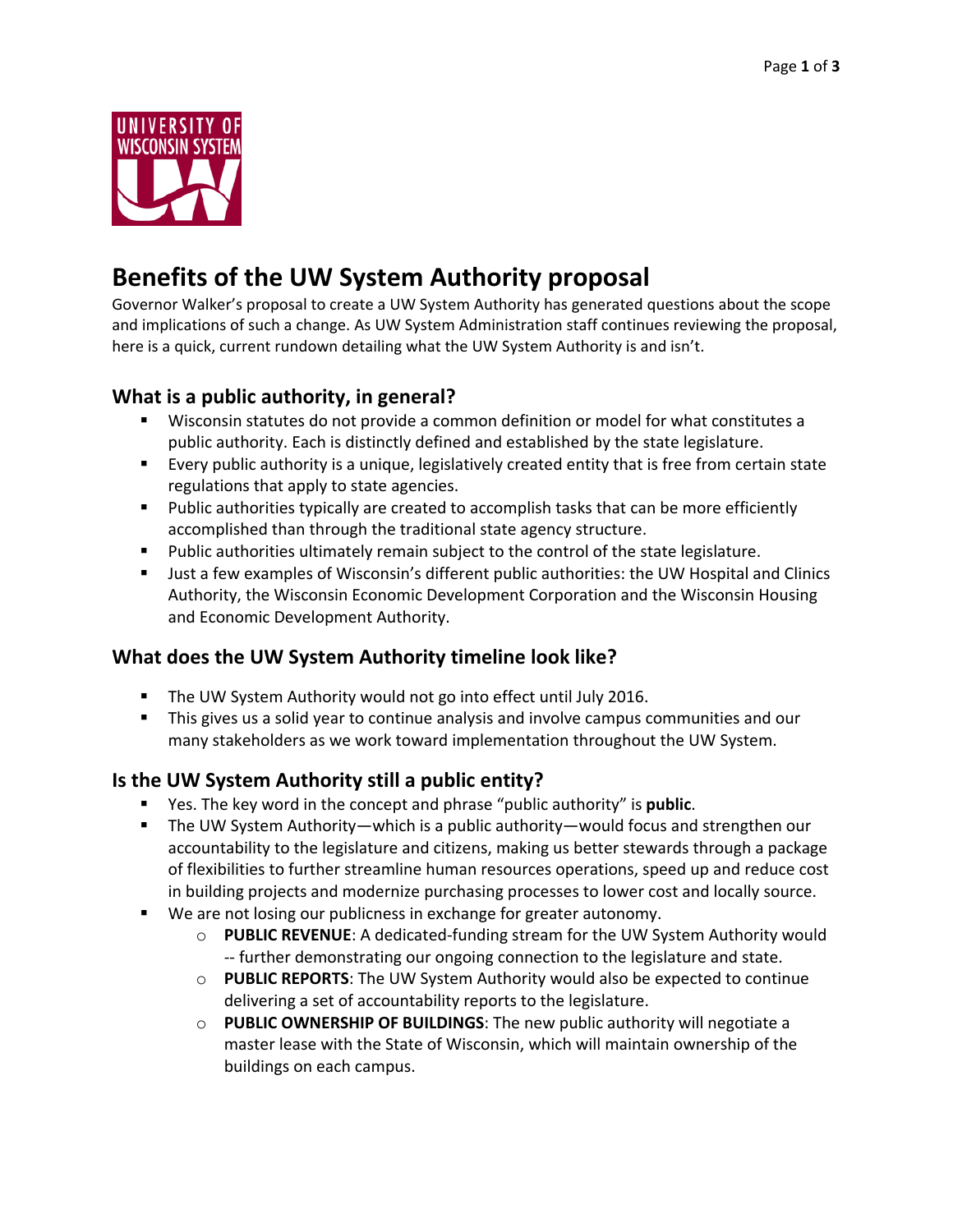o **PUBLIC EMPLOYEES**: All of the employees throughout UW System will remain participants in WRS and ETF (retirement) and will continue to receive health insurance benefits through the State of Wisconsin.

### **What will a UW System Authority allow us to do?**

- Under the authority model, UW System will be able to manage its budget more efficiently and with greater long-term certainty through new operating flexibilities.
- UW System will be allowed to create its own procurement system, separate from the state, allowing institutions to find savings and efficiencies not currently available.
- While maintaining public employee status, the UW System Authority will have the ability to create a pay plan.
- **Building projects will be less costly through significant new flexibilities in managing the** development, construction and maintenance of campus buildings.
- While the legislature will always have statutory oversight, public authority status will allow the UW System to work with each campus to find a pricing formula that reflects the costs of programs while still ensuring affordability, access and quality.
- It would save us money. Early estimates suggest we could save approximately \$20 million a year.
- **If would also make us more consistent and competitive with other, more autonomous** university systems in other states, helping us recruit and retain talented faculty and staff.

# **Are there other public authority models in the U.S. that a UW System Authority will look like?**

- **There is no one-for-one comparison. As proposed, the UW System Authority would be** unique in the state and nation while benefitting from the kinds of autonomy many other state public higher education systems have been granted.
- **The combination of a dedicated funding stream, flexibilities and accountability measures** built into the proposed UW System Authority create something original in the U.S.

## **How will the UW System Authority be funded?**

- The legislation proposed will create a dedicated funding source similar to the state Transportation Fund and increases will be based the Consumer Price Index (CPI).
- With a dedicated funding stream, the UW System Authority will be able to develop longerrange pricing and financial models, giving students and families long-term predictability in costs.

#### **How will the UW System Authority be governed?**

- The current Board of Regents structure and appointment process and schedule will stay in place as the governing body of the new authority, which will become fully enacted on July 1, 2016.
- Shared governance and tenure—two principles that are critical to delivering a high-quality education—will be managed by the Board of Regents through board policy rather than by the legislature through statute. This is the standard among other state higher education systems.